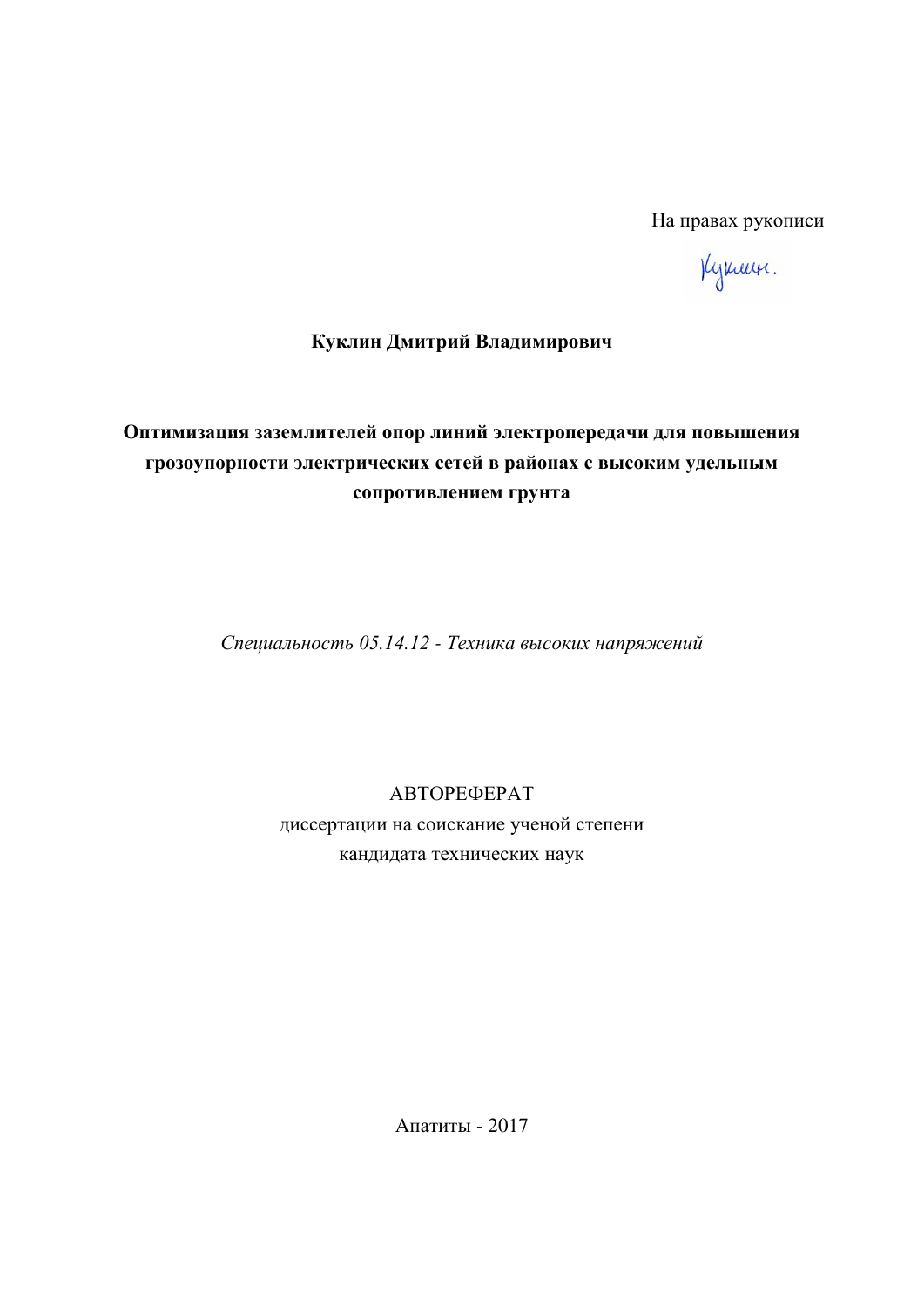Работа выполнена в Центре физико-технических проблем энергетики Севера Федерального государственного бюджетного учреждения науки Кольского научного центра Российской академии наук

 $\boldsymbol{H}$ аvчный  $p$ *үкөвөдитель*: **Ефимов Борис Васильевич** доктор технических наук, профессор, директор Центра физикотехнических проблем энергетики Севера Федерального государственного бюджетного учреждения науки Кольского научного центра Российской академии наук *Ɉɮɢɰɢаɥɶɧɵɟ оппоненты:* Фоминич Эдуард Николаевич доктор технических наук, профессор, Военный институт (инженерно-технический) федерального государственного казенного военного образовательного учреждения высшего профессионального образования «Военная академия материальнотехнического обеспечения имени генерала армии А.В. Хрулева», профессор кафедры электроснабжения, электрооборудования и автоматики

**Гайворонский Александр Сергеевич** 

кандидат технических наук, доцент, заместитель директора филиала АО «Научно-технический центр Федеральной Сетевой Компании Единой Энергетической системы» - Сибирский научноисследовательский институт энергетики.

*Вɟɞɭщая*   $opca$ низация: ОАО «Научно-исследовательский институт по передаче электроэнергии постоянным током высокого напряжения» (ОАО «НИИПТ»)

Защита состоится « $22$ »  $\mu$  $\sim$ н $\ll$  2018 г. в 16 часов в ауд. 118 на заседании диссертационного совета Д 212.229.11 в ГОУ ВПО «Санкт-Петербургский политехнический университет Петра Великого» по адресу: 195251, Санкт-Петербург, ул. Политехническая, 29.

С диссертацией можно ознакомиться в фундаментальной библиотеке ГОУ ВПО «Санкт-Петербургский политехнический университет Петра Великого».

Ⱥɜɬɨɪɟɮɟɪɚɬ ɪɚɡɨɫɥɚɧ «\_\_\_\_\_\_» \_\_\_\_\_\_\_\_\_\_\_\_2018 ɝ.

Ученый секретарь диссертационного совета, кандидат технических наук,  $\mathscr{H}$   $\mathscr{H}$   $\mathscr{H}$   $\mathscr{H}$   $\mathscr{H}$   $\mathscr{H}$   $\mathscr{H}$   $\mathscr{H}$   $\mathscr{H}$   $\mathscr{H}$   $\mathscr{H}$   $\mathscr{H}$   $\mathscr{H}$   $\mathscr{H}$   $\mathscr{H}$   $\mathscr{H}$   $\mathscr{H}$   $\mathscr{H}$   $\mathscr{H}$   $\mathscr{H}$   $\mathscr{H}$   $\mathscr{H}$   $\mathscr{H}$   $\mathscr{H}$   $\mathscr{$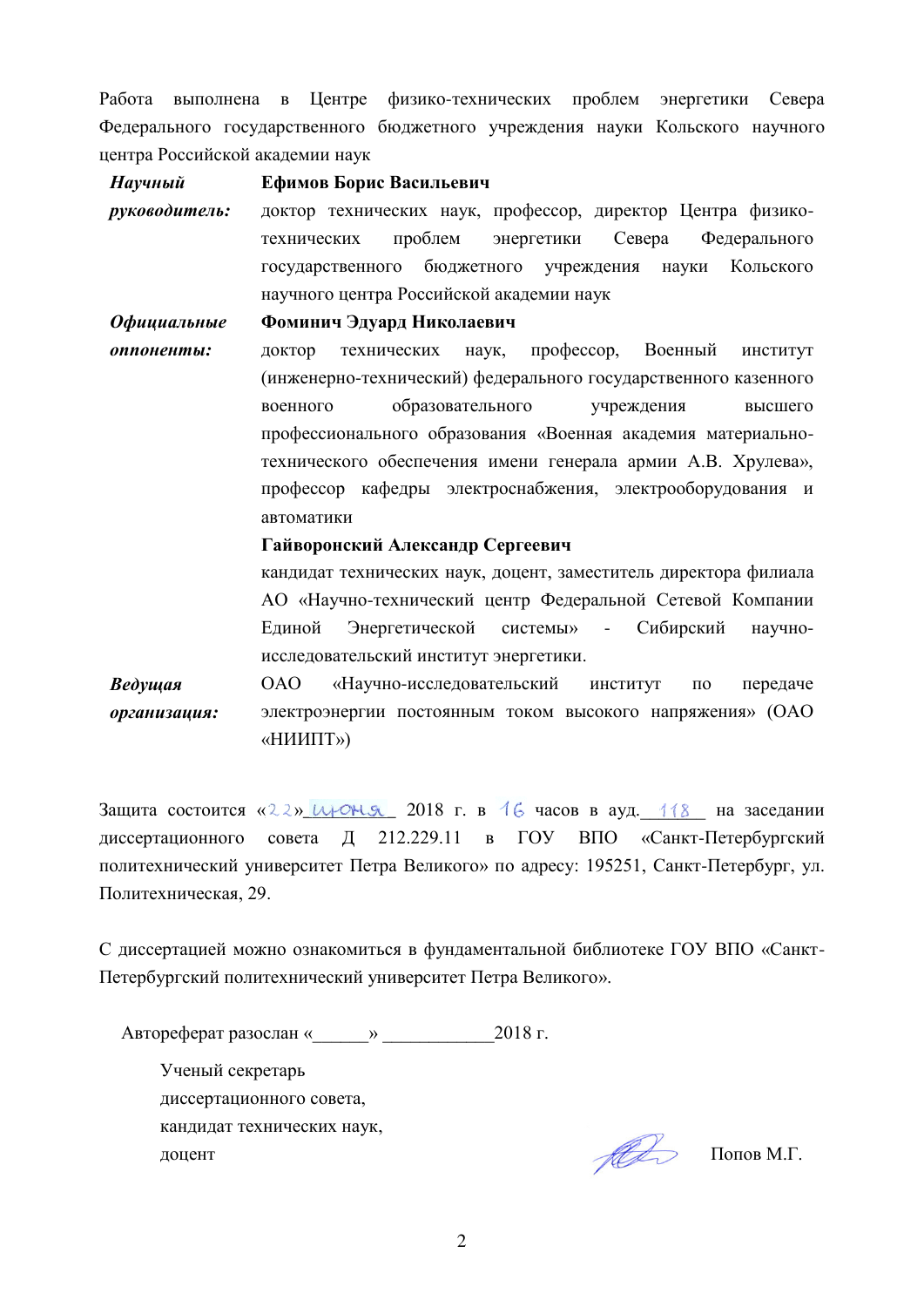# **І. ОБШАЯ ХАРАКТЕРИСТИКА ЛИССЕРТАЦИОННОЙ РАБОТЫ**

1.1. Актуальность и степень разработанности темы исследования. Одной из основных причин аварийных отключений воздушных линий являются грозовые перенапряжения. Величина перенапряжений, в свою очередь, напрямую зависит от электрических характеристик заземления, одной из функций которого является эффективный отвод тока молнии в землю. Особенно остро проблема заземления проявляется в районах с высоким удельным сопротивлением грунта, величина которого в заметной степени определяет надежность работы электрической сети даже в условиях низкой грозовой активности.

Длины волн токов и напряжений при грозовых воздействиях могут быть сопоставимы с размерами заземлителя. В таких случаях заземлители не являются сосредоточенными вследствие волнового характера процессов в них. Однако в существующих руководящих указаниях по расчету заземляющих устройств на линиях электропередачи и грозозащите электрических сетей используется стационарное сопротивление заземления, а импульсные характеристики учитываются лишь приближенно, преимущественно с точки зрения искрообразования. Иными словами, используемых данных недостаточно для определения наиболее предпочтительных в отношении молниезащиты конструкций заземлителей.

В существующих работах, посвященных исследованию импульсных характеристик заземлителей, приводятся результаты расчетов для заземлителей с разной суммарной длиной проводников, что позволяет оценить эффект от добавления тех или иных проводников, но не дает ответа на вопрос о возможности уменьшения сопротивления только за счет изменения пространственного расположения проводников (но без үвеличения их суммарной длины). Недостатком существующих работ является также то, что для расчета или измерения электрических характеристик заземлителей используются токи определенной формы и не исследуется влияние статистического распределения параметров тока молнии.

Таким образом, изучение импульсных характеристик заземлителей с учетом волновых процессов в них, а также исследование зависимости этих характеристик от конструкции заземлителя и параметров грунта являются актуальными задачами. Необходимо выбрать критерий эффективности заземлителя с точки зрения грозоупорности линии, а также определить, какие конструкции заземлителей наиболее эффективны для определенных грунтов (рассматривая различные конструкции заземлителей при фиксированной суммарной длине проводников). Нужны также измерительные средства, необходимые для подтверждения метода расчета. Кроме того, важно определить корректный способ измерений электрических характеристик заземления конкретной установки на частотах грозовых воздействий.

1.2. Цель работы и задачи исследования. Целью работы является теоретическое и экспериментальное исследования импульсных характеристик заземлителей опор линий электропередачи, а также разработка методики выбора конструкций заземлителей, эффективных в микросекундном диапазоне времен, характерном для токов молнии, при различных параметрах однородного и неоднородного грунтов с детальным рассмотрением заземлителей в грунтах с высоким удельным сопротивлением.

Для лостижения поставленной цели провелены исслелования по слелующим направлениям:

1. Анализ существующих математических методов, применяемых для расчета электрических характеристик заземлителей.

2. Выбор метода, учитывающего волновые процессы в заземлителях, расположенных в однородных и неоднородных грунтах, а также экспериментальная проверка выбранного метода.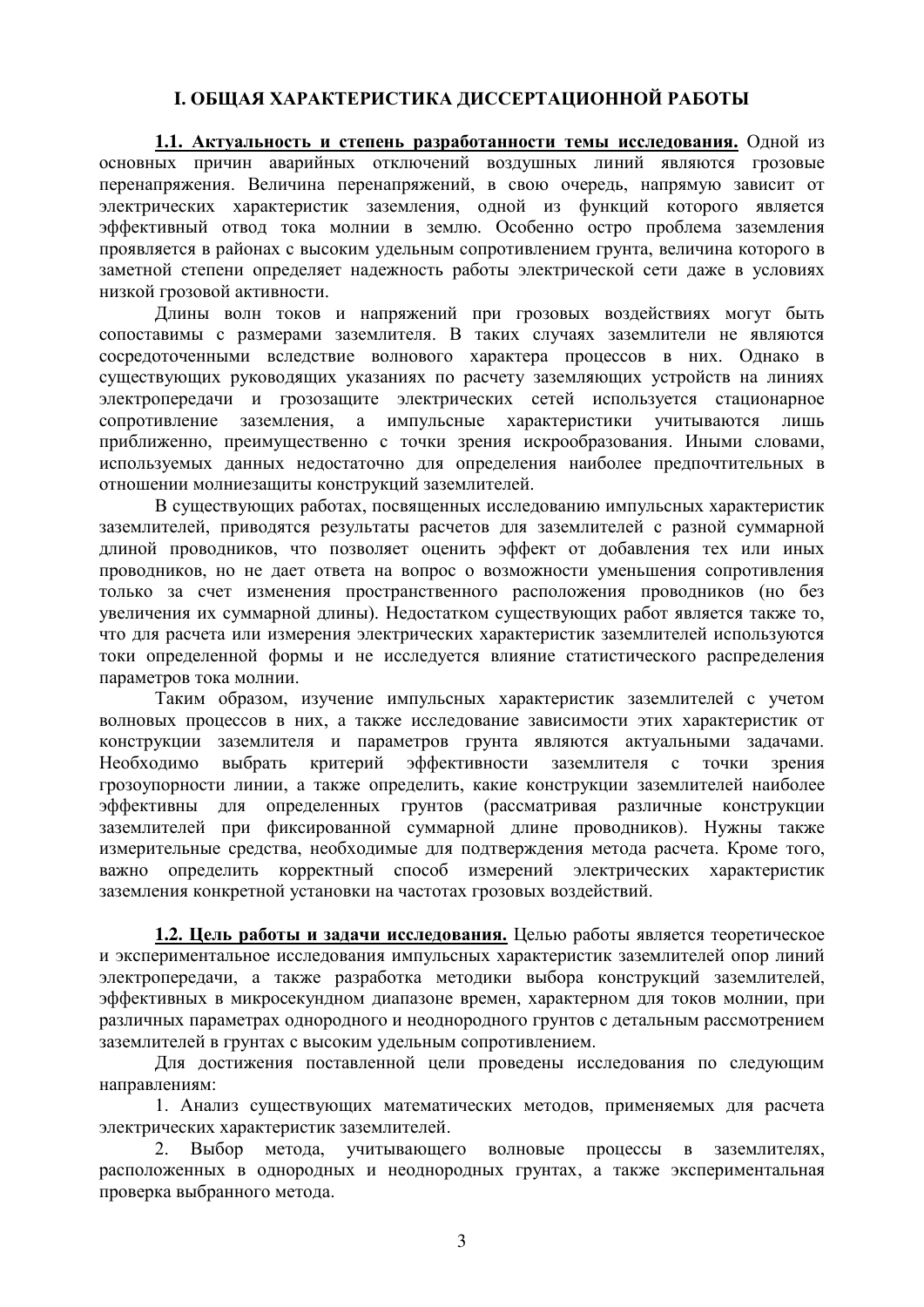3. Разработка программного обеспечения, предназначенного для расчета процессов, связанных с распространением электромагнитного поля в объеме, охватывающем заземлители и заземленные объекты.

4. Анализ волновых процессов в заземлителях и опорах линий электропередачи, связанных с высокочастотными составляющими токов молний.

5. Разработка методики, позволяющей сравнивать конструкции заземлителей опор линий электропередачи с учетом их импульсных характеристик путем сопоставления значений вероятности перекрытия изоляции.

6. Разработка рекомендаций по измерениям импульсных сопротивлений заземлителей.

1.3. Основные метолы научных исследований. В работе применены экспериментальные и расчетные методы исследования. При расчетах использованы основные положения теории электромагнитного поля, теория вероятностей, вычислительная математика. Расчеты электромагнитных процессов в заземлителях выполнены с помощью метода конечных разностей во временной области (finite difference time domain method — FDTD), для использования которого создано необходимое программное обеспечение. Достоверность результатов расчетов подтверждается экспериментальными данными. Для расчета вероятности перекрытия изоляции при ударе молнии в опору или грозотрос использован метод определения прочности изоляции для нестандартных форм напряжений, а также вероятностные параметры токов молний.

#### 1.4. Научная новизна:

- обоснована метолика расчета, позволяющая выбирать эффективные с точки зрения молниезащиты конструкции заземлителей опор линий электропередачи с учетом волновых процессов в опорах и заземлителях, где за меру эффективности заземлителя принимается вероятность перекрытия изоляции при ударе молнии в опору или грозотрос;
- показано, что импульсные характеристики различных конструкций заземлителей могут существенно влиять на вероятность перекрытия изоляции и, соответственно, на уровень грозозащиты линии электропередачи;
- показано, что при расчете значений вероятности перекрытия изоляции необходимо учитывать последующие компоненты разряда молнии, форму тока на фронте, перекрытия изоляции на спаде тока молнии.
- усовершенствованы методы моделирования протяженных проводников в метоле FDTD с целью молелирования частотной зависимости комплексной диэлектрической проницаемости грунта.

#### **1.5. Практическая ценность:**

- создана компьютерная программа для расчета волновых процессов в заземлителях и опорах, результаты которой используются в дополнительно созданной программе, необходимой для расчета вероятности перекрытия изоляции;
- разработаны рекомендации по выбору лучевых заземлителей с учетом импульсных токов молнии при различных параметрах однородного грунта, а также рекомендации для заземлителей в неоднородных грунтах:
- разработаны рекомендации по измерениям импульсных характеристик заземлителей.

1.6. Достоверность полученных результатов. Для подтверждения полученных результатов была произведена экспериментальная проверка расчетного метода.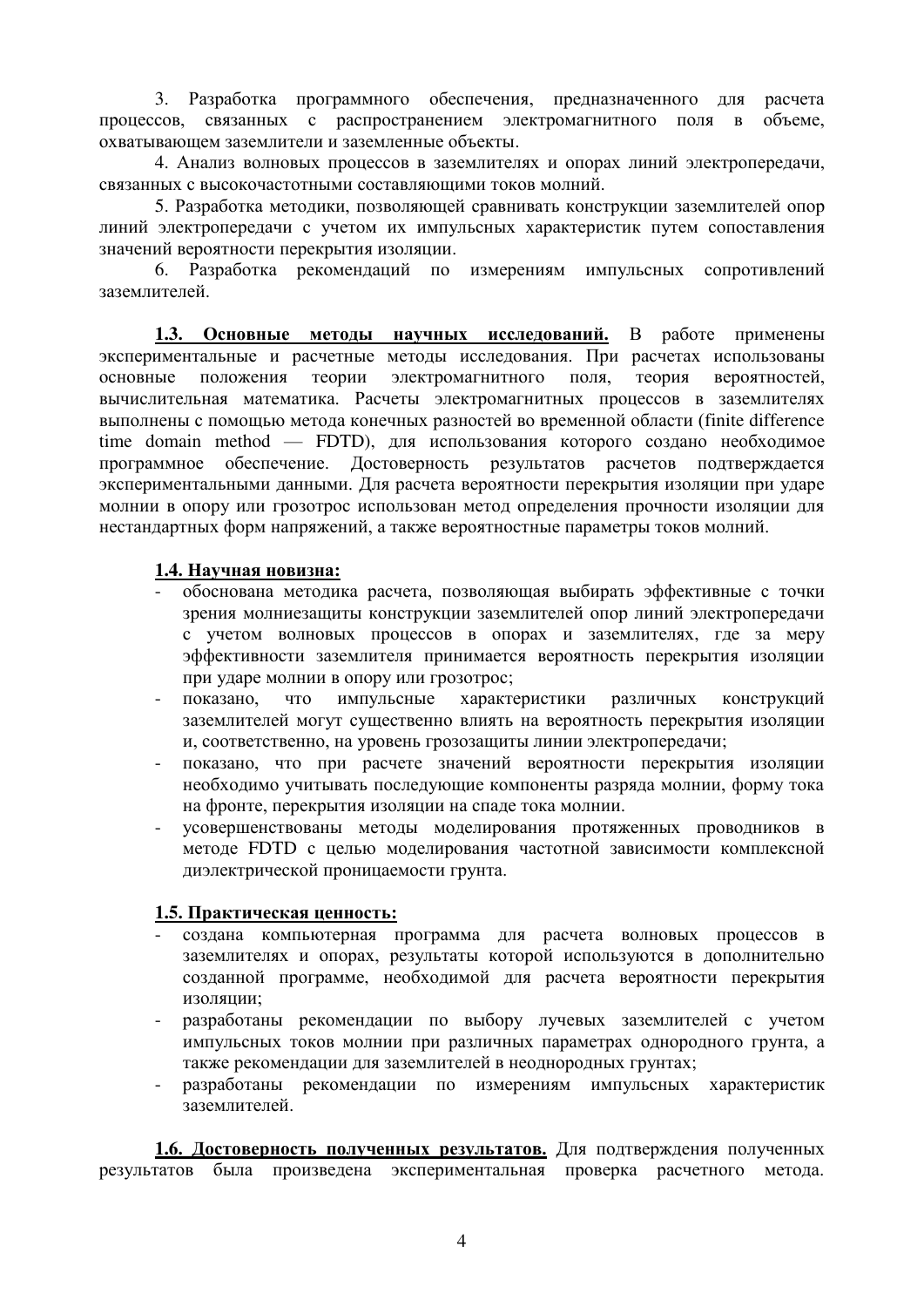Результаты расчета переходных характеристик протяженного заземлителя показали удовлетворительное соответствие данным измерений.

#### 1.7. Основные положения выносимые на защиту:

- результаты теоретических и экспериментальных исследований импульсных характеристик заземлителей в грунтах с высоким удельным сопротивлением;
- методика расчета, на основе которой осуществляется выбор конструкций заземлителей опор линий электропередачи;
- рекомендации по выбору конструкций заземлителей.

1.8. Апробация работы. Основные положения диссертации и отдельные её разделы докладывались и обсуждались на III Российской конференции по молниезащите (г. Санкт-Петербург, 2012 г.), IV Международной конференции по молниезащите (г. Санкт-Петербург, 2014 г.), VII Международной научно-технической конференции имени академика Н. Н. Тиходеева (г. Санкт-Петербург, 2014), V Международной конференции по молниезащите (г. Санкт-Петербург, 2016 г.).

**1.9. Публикации.** По теме диссертации опубликовано 15 работ, в том числе 7 в реферируемых журналах.

**1.10. Структура и объём работы.** Диссертация состоит из введения, трех глав, заключения, списка литературы. Объём работы составляет 166 страниц, 135 рисунков, 14 таблиц. Список литературы содержит 111 наименований.

### **II. КРАТКОЕ СОДЕРЖАНИЕ РАБОТЫ**

Во введении дается краткий анализ современного состояния вопроса, обосновывается актуальность выбранной темы. Показана научная новизна и практическая значимость работы.

**В первой главе** приводится обзор существующих на данный момент методов расчета электрических характеристик заземляющих устройств, которые можно условно разделить на три группы: квазистационарные методы, методы, использующие телеграфные уравнения, а также методы, основанные на уравнениях электродинамики.

Методы первой группы относительно просты в применении и не требовательны к компьютерным ресурсам, но они не учитывают задержку распространения электромагнитного поля. В простейшем случае рассчитывается только активное сопротивление заземлителя. К увеличению точности ведет учет реактивных параметров заземлителя. Следующим этапом повышения точности расчетов является учет того, что токи и напряжения для разных участков заземлителя различаются. Поэтому заземлитель разделяется на отдельные участки, затем рассчитываются их собственные и взаимные параметры, после чего решается система уравнений, составленная на основе правил Кирхгофа.

В методах второй группы заземлитель (либо отдельный его элемент) представляется в виде длинной линии, а токи и напряжения находятся при решении телеграфных уравнений. Для заземлителя, состоящего из одного проводника, весь заземлитель рассматривается как длинная линия. Заземлитель более сложной формы разбивается на отдельные участки, каждый из которых представляется длинной линией.

Методы, основанные на решении телеграфных уравнений, точно моделируют задержку распространения электромагнитных волн вдоль линии, но в случае заземлителей сложной формы и разбиении заземлителя на отдельные участки, не учитывается задержка распространения волн между участками. Этого недостатка лишены методы третьей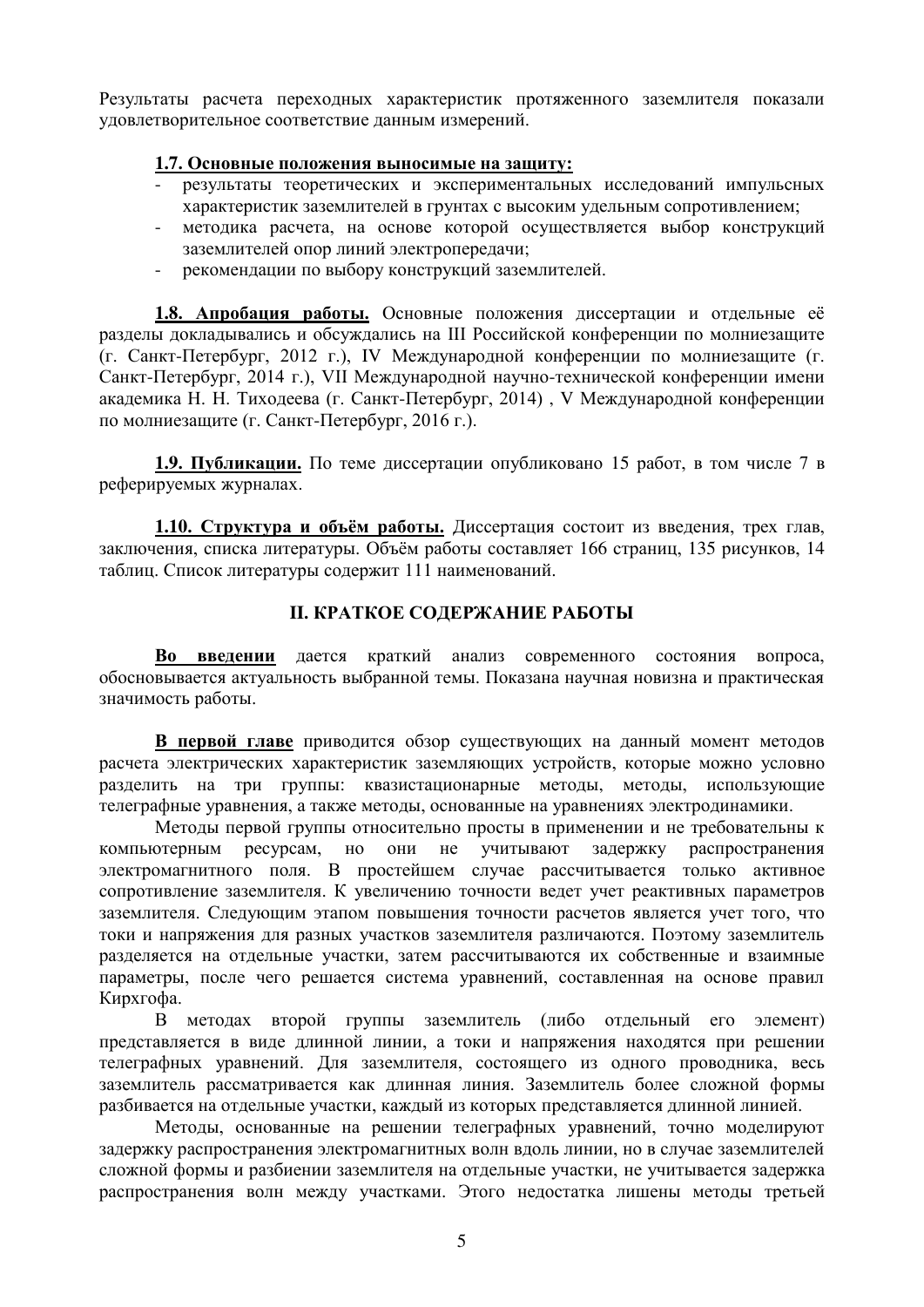группы, основанные на решении уравнений электродинамики. Одними из первых таких методов стали методы, основанные на расчете запаздывающих скалярного и векторного потенциалов. Эти методы учитывают все особенности распространения электромагнитного поля, а также хорошо подходят для моделирования объектов, состоящих из проводников, сложным образом соединенных в пространстве. Но на данный момент в них можно учитывать лишь однородный грунт. Для учета неоднородного грунта могут использоваться методы, в которых расчет полей или потенциалов производится не только вдоль проводников, но и в пространстве между проводниками. Одним из таких методов является метод конечных разностей во временной области, в котором, однако, имеются трудности при моделировании произвольно ориентированных проводников.

Во второй главе дается описание метода конечных разностей во временной области. Рассмотрены численные ошибки при выполнении расчетов данным методом. Представлено описание методов моделирования проводников малого диаметра, по сравнению с размерами расчетной сетки, и выполнена проверка их точности. Представлено экспериментальное подтверждение применения метода конечных разностей во временной области для расчета переходных характеристик заземлителей. Проведены сравнения как с собственными экспериментами, так и с экспериментами и расчетами других авторов. Описана компьютерная программа расчета параметров заземлителей на основе метода конечных разностей во временной области.

Метод конечных разностей во временной области использует конечно-разностные выражения для аппроксимаций временных и пространственных производных в уравнениях Максвелла. В методе используется центрально-разностная схема со вторым порядком точности, причем точки расчета электрического поля пространственно чередуются с точками расчета магнитного поля. Чередование расчета электрического и магнитного полей также происходит и во времени. В работе все расчеты выполняются для трехмерной расчетной сетки.

Сравнения результатов расчетов методом конечных разностей во временной области с расчетами по аналитическим решениям для моделей простой формы показывают, что ошибка расчетов при размере расчетной сетки менее одной десятой длины волны процесса составляет единицы процентов. Однако в работе основным ограничением является глубина расположения заземлителей в грунте, поэтому размер расчетной сетки близок к этой величине и составляет доли метра. Размер расчетной сетки выбран на основе расчетов с горизонтальным заземлителем при разных размерах ячеек сетки. При уменьшении размера ячейки разница между результатами становится все меньше и сами результаты расчетов сходятся к определенной величине. Размер расчетной сетки выбран таким образом, чтобы разница между результатами расчетов для выбранного размера отличалась от результатов расчетов для существенно меньшего шага сетки на величину порядка нескольких процентов.

При расчете параметров заземлителей размеры расчетной сетки могут составлять доли метра, однако поперечные размеры проводников заземлителей, как правило, в десятки раз меньше. Поэтому в методе конечных разностей во временной области применяются методы моделирования проводников, поперечные размеры которых много меньше размеров расчетной сетки.

Далее представлен результат расчета волновых процессов в протяженном заземлителе, а также его сравнение с экспериментальными результатами. Для расчетов была выбрана модель ранее проведенных экспериментов с протяженным горизонтальным проводником. Измерения проводились по трехэлектродной схеме с разомкнутыми на удаленном конце токовым и потенциальным контурами (рис. 1). Длина заглубленного в землю на 0,15 м проводника составляет 200 м. Длина каждого из контуров равна 100 м. Диаметр проводника заземлителя равен 4 мм. Токовый и потенциальный контуры размещены перпендикулярно заземленному проводнику. В эксперименте в начало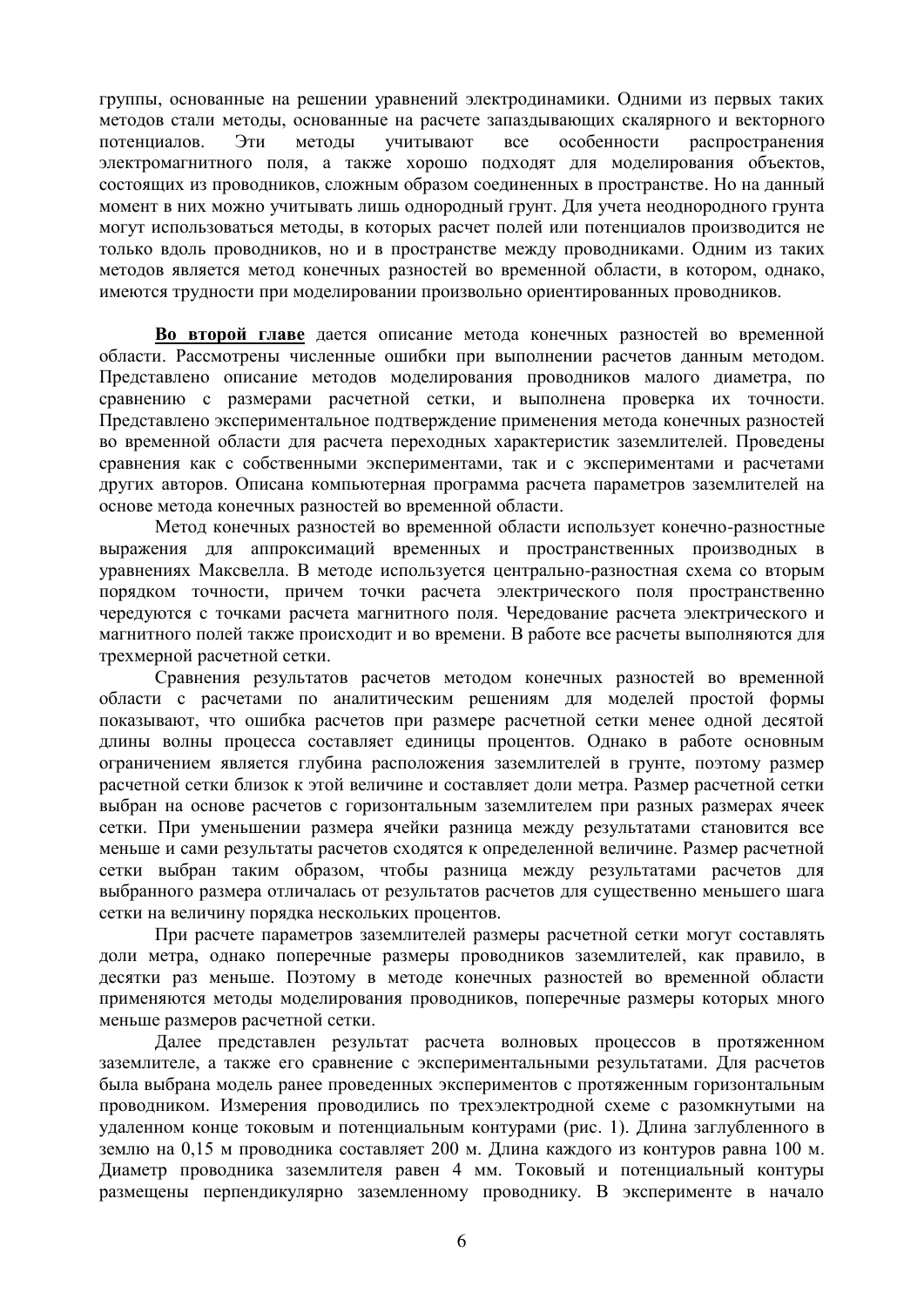протяженного подземного проводника от генератора подавался импульс тока и выполнялось осциллографирование тока через проводник и напряжения на нем.



После этого был произведен расчет потенциала подземного проводника при заданном токе с помощью метода конечных разностей во временной области для данного эксперимента. В расчете задавался тот же входной ток в нагрузке, что и в эксперименте. Относительная диэлектрическая проницаемость земли принята равной 18, что соответствует экспериментальным данным. Удельное сопротивление грунта — 220 Ом·м, грунт принят однородным. Шаг сетки выбран равным 0,15 м. Результаты измерения и расчета представлены на рис. 2.



Рис. 2. Результаты измерения и расчета.

Вычисленные значения потенциала хорошо совпадают с экспериментальными. Различие может быть вызвано неоднородностью грунта в экспериментах, а также тем, что в расчетах не учитывалась частотная зависимость параметров грунта.

**В третьей главе** дается описание генераторной и измерительной аппаратуры для измерений импульсных сопротивлений заземлителей аппаратов подстанций и опор линий электропередачи, описана методика измерений и представлены результаты измерений.

Основными составляющими генераторно-измерительной системы являются генератор импульсного напряжения, токовый и потенциальный контуры, а также цифровой осциллограф, при помощи которого измеряется ток через заземлитель и разность потенциалов между заземлителем и потенциальным контуром (рис. 1). Генератор импульсного напряжения находится в точке измерения сопротивления заземленного объекта; токовый и потенциальный контуры имеют одинаковую длину и разомкнуты на κοHIIax.

Диапазон времени измерения меньше времени двойного пробега волн по токовому и потенциальному контурам, которые являются линиями с распределенными параметрами. Измерительные контуры выполняются из изолированного провода, который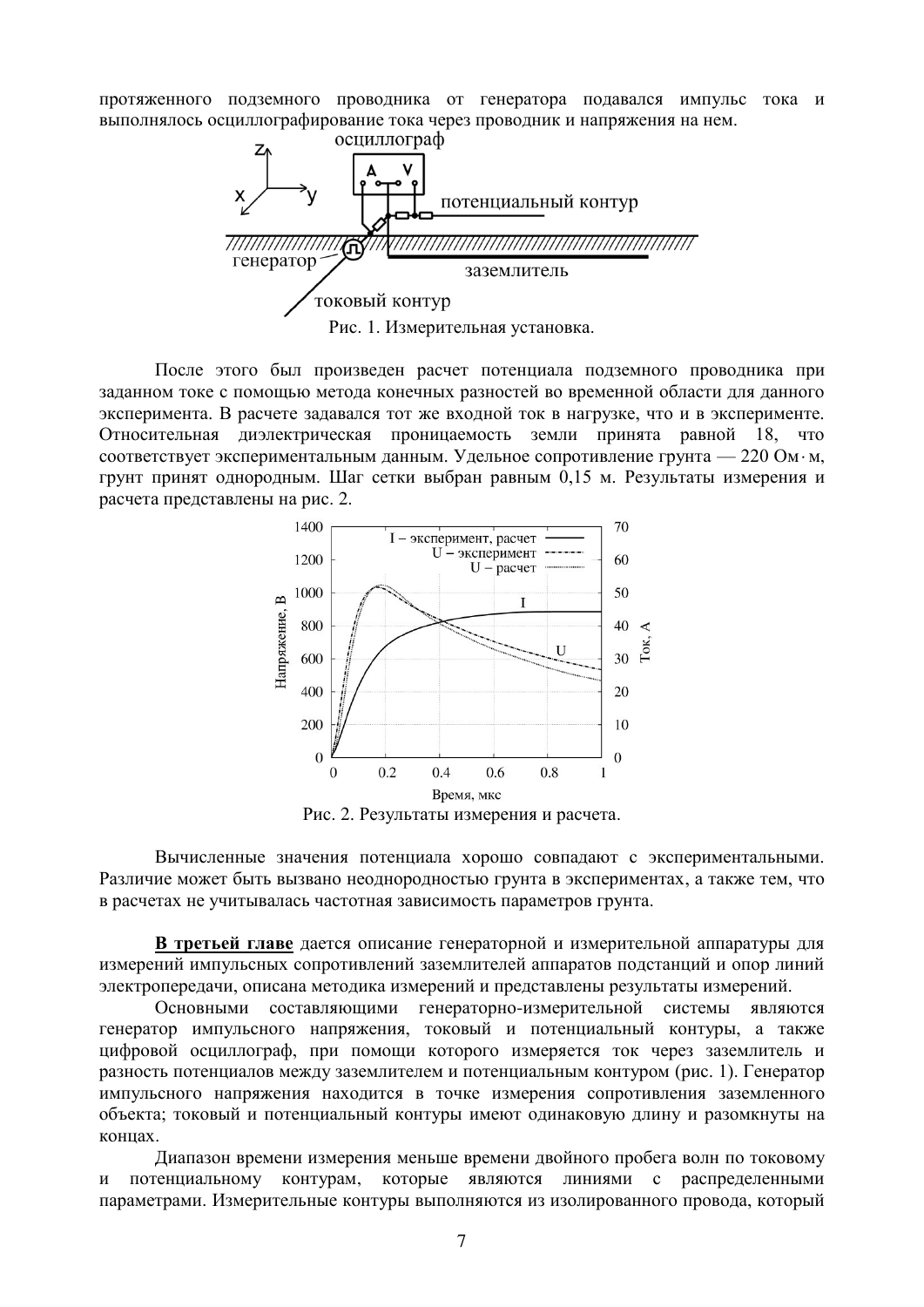прокладывается по поверхности земли. Амплитуда напряжения генератора составляет 12 кВ. Максимальный ток может достигать десятков ампер.

Проведенные измерения позволили определить степень влияния расположения измерительных контуров друг относительно друга и по отношению к проводникам заземлителя на результаты измерений.

В четвертой главе оценивается влияние различных факторов на значения рассчитанных характеристик заземлителей (расположение токового и потенциального контуров, учет наличия фундаментов, опоры); проводится выбор методики, позволяющей определять эффективность конструкций заземлителей с точки зрения молниезащиты; анализируется эффективность различных конструкций заземлителей с использованием выбранной метолики и делаются выволы по их выбору.

Как правило, электрические характеристики заземлителей рассчитываются без учета опоры. В случае с постоянными током и напряжением, сопротивление заземлителя однозначно определяется через отношение напряжения к току. Однако при высокочастотных процессах расчет сопротивления заземлителя усложняется.

Так, например, при расчете переходного сопротивления заземления неясно, как следует располагать токовый контур и как рассчитывать потенциал. Также на значение рассчитанного или измеренного импульсного сопротивления влияет форма импульса источника тока или напряжения.

Если в методах, использующих запаздывающие скалярный и векторный потенциалы, можно не использовать токовый контур и вводить ток в конкретный узел расчетной цепи (что отличается от реальной ситуации), то в методе FDTD это, по всей вилимости, невозможно. Поэтому расположение токового контура всегла булет влиять на вводимый в заземлитель ток.

Если потенциал рассчитывать через интеграл электрического поля, то в нем будет содержаться также зависимая от пути интегрирования магнитная составляющая, определяемая векторным потенциалом. Т.е. на значение рассчитанного импульсного сопротивления влияет расположение пути интегрирования электрического поля.

Даже если определены расположение токового контура и пути расчета потенциала, существует также проблема сравнения эффективности конструкций заземлителей. Для заземлителей разной конструкции, но при одинаковом затраченном количестве металла, как правило, приходится сравнивать заземлители с большим импульсным, но меньшим стационарным сопротивлением и заземлители, у которых меньшее импульсное, но большее стационарное сопротивление. Рассмотрим, например, трехлучевой четырехлучевой заземлители с одинаковой суммарной длиной проводников. Четырехлучевой заземлитель имеет большее стационарное сопротивление за счет экранирования, но меньшее импульсное сопротивление, т.к. в первые микросекунды поля не успевают установиться и экранирующий эффект еще не проявляется в значительной степени. При этом неясно, какая конструкция заземлителя эффективнее, особенно если учитывать, что форма напряжения на изоляции опоры с конкретным заземлителем принципиально отличается от формы напряжения на том же заземлителе без моделирования опоры.

Чтобы исключить влияние этих факторов, было принято решение выбирать заземлители на основе расчетов с опорой. В расчетах моделируется удар молнии в вершину опоры и рассчитывается разность потенциалов между опорой и фазными проводами. Работы, в которых также выполняются расчеты с опорой, существуют, но в них рассматриваются электрические характеристики опоры и не учитывается конструкция заземлителя.

Приведем пример расчетов напряжений на линейной изоляции при различных конструкциях заземлителей опоры. В методе конечных разностей во временной области существует возможность проводить расчеты с горизонтальной неоднородностью грунта.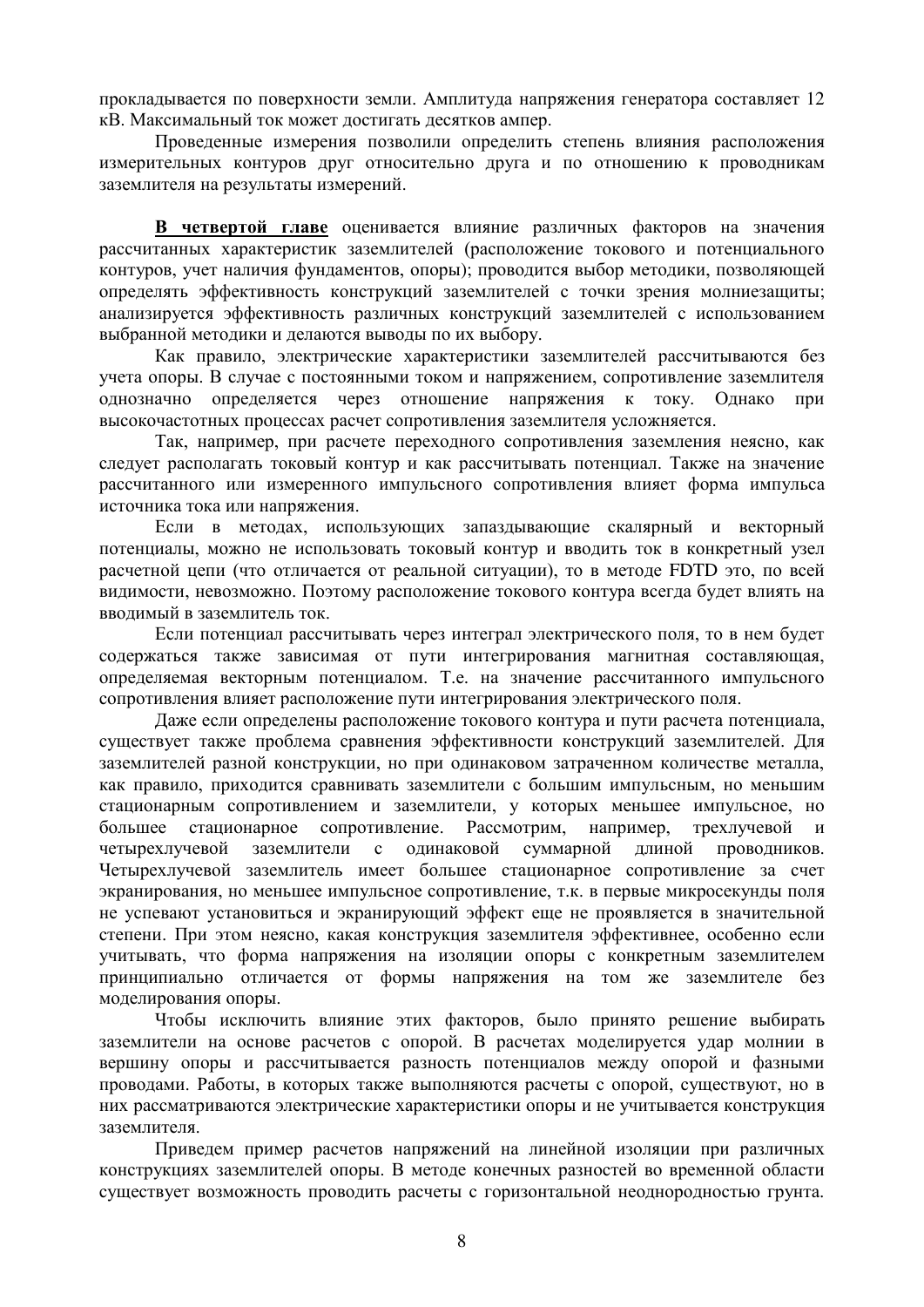Рассмотрим такой случай, в котором рядом с плохопроводящим грунтом существует область с более высокой проводимостью. Удельное сопротивление плохопроводящего грунта — 2000 Ом∙м, относительная диэлектрическая проницаемость — 7 (данные измерений для песчаного грунта на частоте 50 кГц), в десяти метрах от опоры — грунт с удельным сопротивлением 500 Ом∙м (относительная диэлектрическая проницаемость — 12). Суммарная длина лучей принята равной 200 метров. Сечение лучей — 12 мм. Лучи расположены на глубине 0,75 м. Тип выбранной опоры — У110-1 (без грозотроса). В расчетах учитывалось только напряжение на изоляции верхней фазы, т.к. в первые микросекунды оно имеет наибольшую по сравнению с другими фазами величину. Параметры тока первого компонента разряда молнии: максимальное значение крутизны тока на фронте  $S_{max}$  — 24,3 кА/мкс, амплитуда  $I$  — 27,7 кА. Параметры тока последующего компонента:  $S_{max}$  — 39,9 кА/мкс,  $I$  — 11,8 кА. Рассмотренные конструкции заземлителей показаны на рис. 3.

Форма тока для первых компонентов молнии задавалась при помощи функции, рекомендованной комитетом СИГРЭ, последующих — широко используемой функцией Хейдлера.



Рис. 3. Конструкции заземлителей.

Результаты расчетов напряжений на изоляции представлены на рис. 4 и 5.



Рис. 4. Разность потенциалов между проводом верхней фазы и опорой для первого компонента. а-в — напряжения, соответствующие моделям на рис.3, г - ток.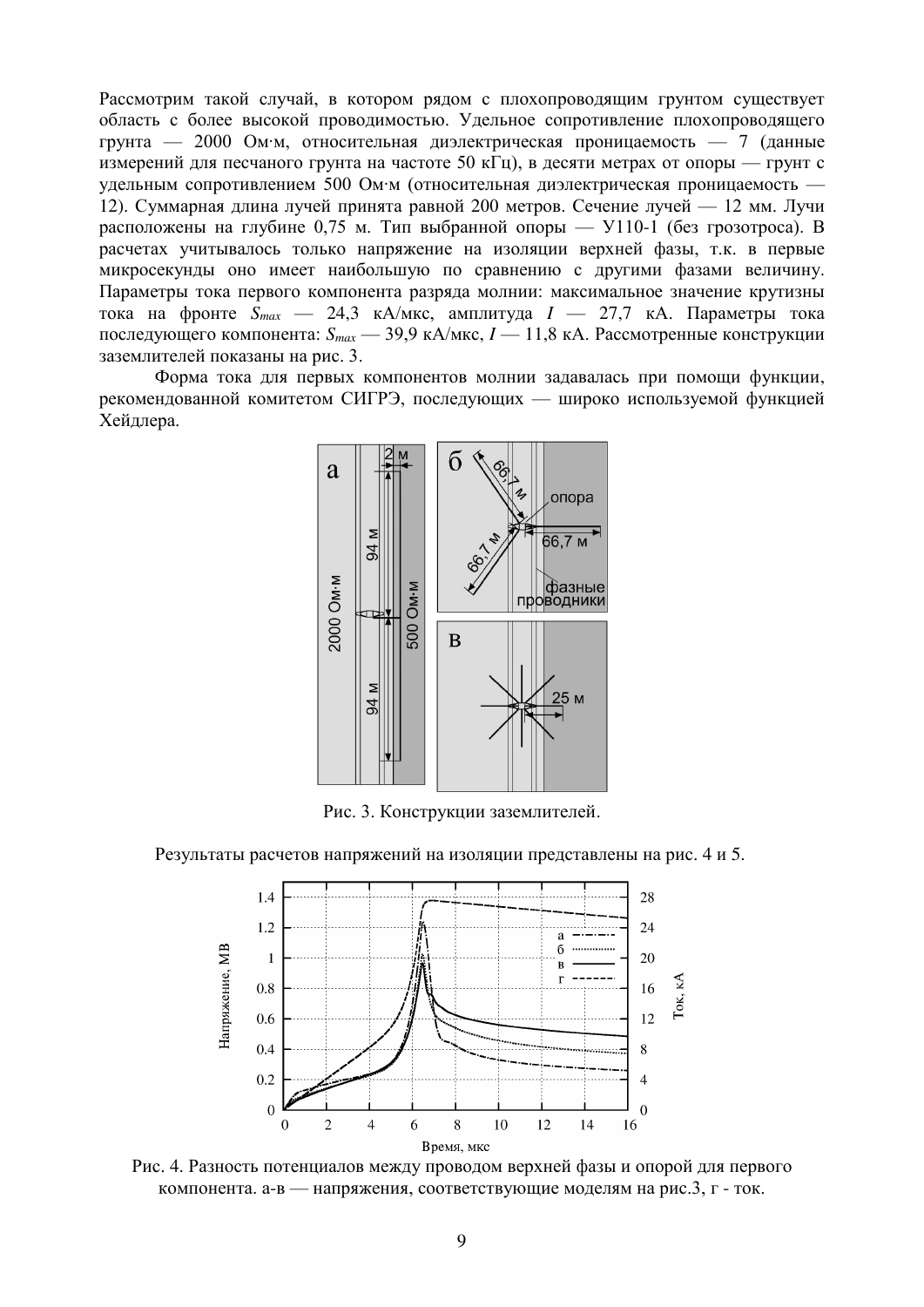

Рис. 5. Разность потенциалов между проводом верхней фазы и опорой для последующего компонента.

Оценивая значения напряжения на изоляции, отмечается более высокое импульсное напряжение для вариантов заземлителей а) и б) на временах до 7 мкс (первый компонент) и до 1 мкс (последующий компонент), при этом напряжение на больших временах ниже. В таких случаях сравнение напряжений можно осуществлять при помощи известных методик, определяющих электрическую прочность изоляции для напряжений нестандартной формы.

Выше были проведены расчеты только для определенных форм и амплитуд импульса тока молнии. Но если какой-либо заземлитель оказался эффективнее другого для одной формы импульса тока, то для импульса тока другой формы может быть наоборот. Поэтому для объективной оценки эффективности конструкции заземлителя нужно учитывать как можно большее число различающихся по амплитудным и временным параметрам токов молнии, а также их вероятностные характеристики.

Все возможные формы токов учесть трудно, поэтому нужно выделить наиболее важные параметры тока молнии (такие как амплитуда, время фронта, крутизна) и проводить расчеты с различными их комбинациями. Далее, зная вероятности появления данных параметров, их корреляцию, а также то, какое сочетание параметров приводит к перекрытию изоляции, можно рассчитать вероятность перекрытия изоляции при ударе молнии.

Существует подход расчета вероятности перекрытия изоляции, основанный на т.н. кривых опасных параметров. В этом подходе определяется область значений амплитуды и крутизны тока молнии, сочетание которых приводит к перекрытию изоляции. Граница этой области определяется кривой опасных параметров. Вероятность перекрытия изоляции — это вероятность того, что определенное сочетание значений крутизны и амплитулы окажется в области, лежашей справа от кривой опасных параметров; она равна интегралу функции двумерной плотности вероятности сочетания значений амплитуды и крутизны по данной области (значение интеграла рассчитывается численно):

$$
P = \iint_D p(I, S) dI dS,
$$

 $T \to p(I,S)$  — двумерная плотность вероятности сочетания значений амплитуды и крутизны,  $D$  — область справа от кривой опасных параметров. Т.к. кривая опасных параметров построена только для конечных значений крутизны и амплитуды, в расчетах она продлевается прямыми, параллельными осям крутизны и амплитуды.

Таким образом, лля данного подхода значение вероятности перекрытия изоляции определяется расположением кривой опасных параметров относительно функции двумерной плотности вероятности амплитуд и крутизн тока молнии (помимо вида самой этой функции).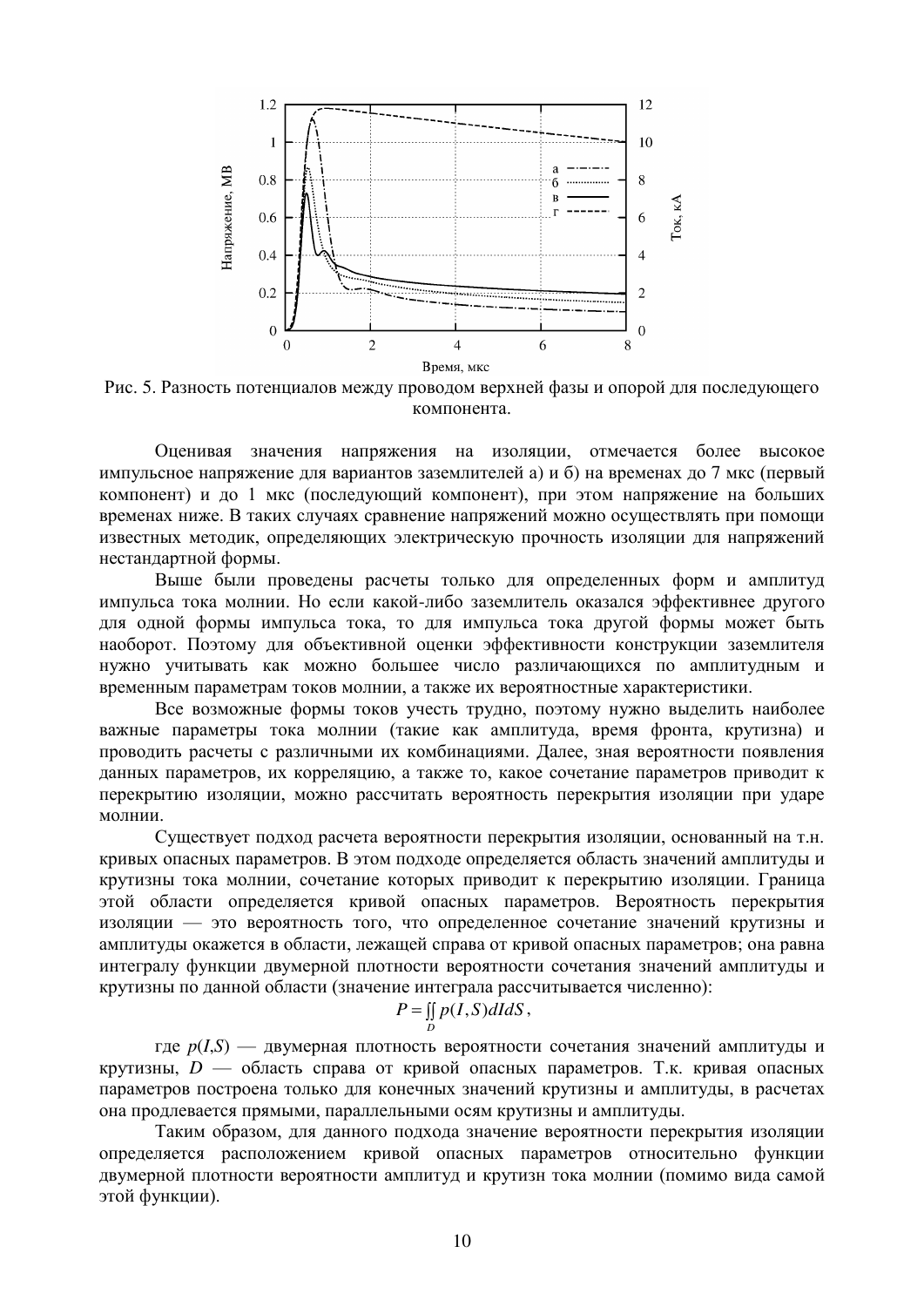Для того, чтобы не проводить расчеты для различных форм токов, достаточно провести один расчет для скачкообразного тока, а затем использовать интеграл Дюамеля для расчета напряжения на изоляции при произвольном токе. Далее рассчитывается вероятность обратного перекрытия изоляции при ударе молнии в опору (при наличии грозотроса нужно рассмотреть также и удар молнии в грозотрос). При сравнении заземлителей сравниваются вероятности перекрытия изоляции. По этой величине можно оценить, какой заземлитель эффективнее и насколько.

Полный алгоритм расчета вероятности перекрытия изоляции представлен на рис. 6. Используемая в расчетах функция Хейдлера имеет особенность: в ней нет возможности задавать время фронта, время полуспада и амплитуду напрямую. Для получения требуемых значений этих параметров необходимо подбирать соответствующие коэффициенты. Кроме того, в функции Хейллера нет возможности залавать значения максимальной и средней крутизны независимо.



Рис. 6. Алгоритм расчета вероятности перекрытия изоляции.

Работы, посвященные измерениям токов молний, как правило, предоставляют информацию об амплитуде, длительности импульса до полуспада, средней и максимальной крутизне тока на фронте, а также длительности фронта. При этом в расчетах используются только некоторые из этих параметров. В работе фронт импульса тока подбирался по максимальной крутизне тока  $S_{max}$ , определяемой в точке максимума первой производной тока. Параметры токов молнии, используемые в расчетах, даны в таблице 1. Данные параметры выбраны согласно рекомендациям комитета СИГРЭ. Для первого компонента разряда молнии длительность импульса до полуспада принята равной 77,5 мкс, для последующих компонентов — 30,2 мкс.

| Параметр            | Первый компонент  |                   | Последующий компонент |                   |  |  |  |
|---------------------|-------------------|-------------------|-----------------------|-------------------|--|--|--|
|                     | Медиана           | Среднеквадрати-   | Медиана               | Среднеквадрати-   |  |  |  |
|                     |                   | ческое отклонение |                       | ческое отклонение |  |  |  |
|                     | $27.7 \text{ kA}$ | 0,461             | 11,8 KA               | 0,530             |  |  |  |
| $\mathcal{D}_{max}$ | 24,3 кА/мкс       | 0.599             | 39,9 кА/мкс           | 0,852             |  |  |  |

Таблина 1. Параметры токов разряда молнии.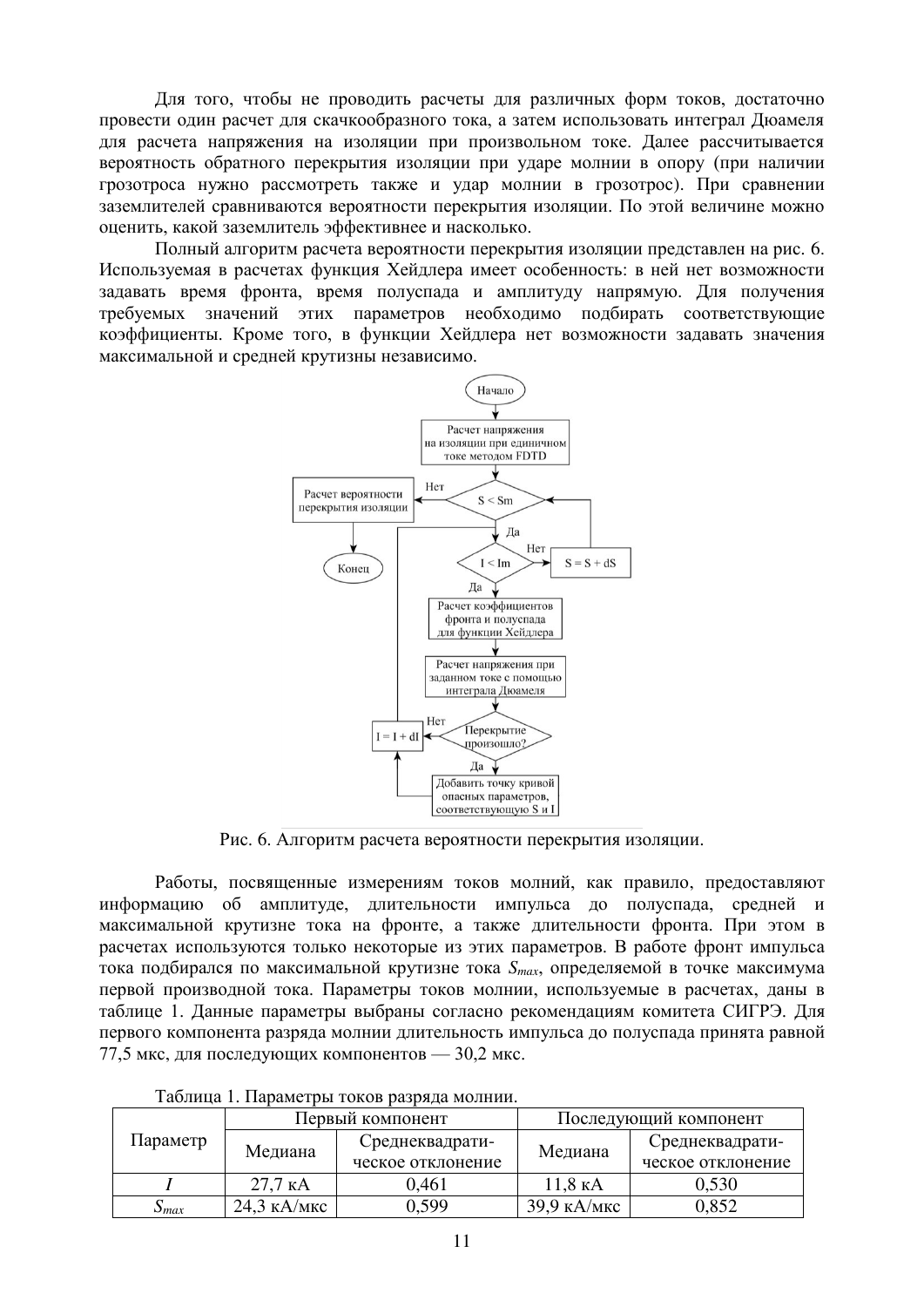На данный момент нет информации о корреляции между токами компонентов молнии. Достаточное количество данных по распределению вероятностей числа компонентов в разряде молнии существует только по измерениям электрического поля или при помощи видеокамер, причем в данные таких измерений включено полное число компонентов в разряде, куда входят и компоненты, разделенные пространственно. Относительно компонентов разряда, не разделенных в пространстве известно лишь то, что их среднее число близко к трем. Поэтому для расчета полной вероятности перекрытия изоляции была использована формула

$$
P_{no27,1} = 1 - (1 - P_{nepe.}) \cdot (1 - P_{no27,1} \cdot (1 - P_{no27,1})),
$$

где *P<sub>neve.</sub>* — вероятность перекрытия изоляции для первого компонента молнии,  $P_{\text{ncoued}}$  — для последующего.

Вероятности перекрытия изоляции для заземлителей а), б) и в) (рис. 3), соответственно, равны 0,29, 0,23 и 0,28 для первого компонента, а также 0,14, 0,05 и 0,04 для последующего. Полные значения вероятностей равны 0,48, 0,31 и 0,33. Таким образом, вариант с трехлучевым заземлителем предпочтительнее. В расчетах общая длина гирлянды изоляторов принята равной 1,2 м.

С целью определения оптимального числа лучей в работе были проведены расчеты вероятности перекрытия изоляции для четырех типов опор (ПС110-10, ПС110-11, У110-1, ПЗЗ0-2) с 2, 3, 4, 6, 8 и 12-лучевыми заземлителями (суммарные длины проводников были равны 100, 200 и 300 м) с грунтами 500, 2000 и 10000 Ом∙м. Варианты расположения лучей показаны на рис. 7. Угол между лучами, а также длина лучей одинаковы для конкретного варианта заземлителя. Для опоры П330-2 в модель включен грозотрос, для опор 110 кВ — нет.



Рис. 7. Расположения лучей, а — для опор ПС110-10, У110-1, ПС110-11 и П330-2 с лучами у основания,  $6 - \mu$ ля опоры ПС110-11 с лучами у оттяжек и основания.

Результаты расчетов представлены в таблицах 2, 3. Для грунтов с удельным сопротивлением 10000 Ом∙м (опоры 110 кВ) вероятности перекрытия изоляции для первого компонента близки к единице в рассмотренных случаях, поэтому в таблице для данного грунта представлены вероятности только для последующего компонента разряда молнии.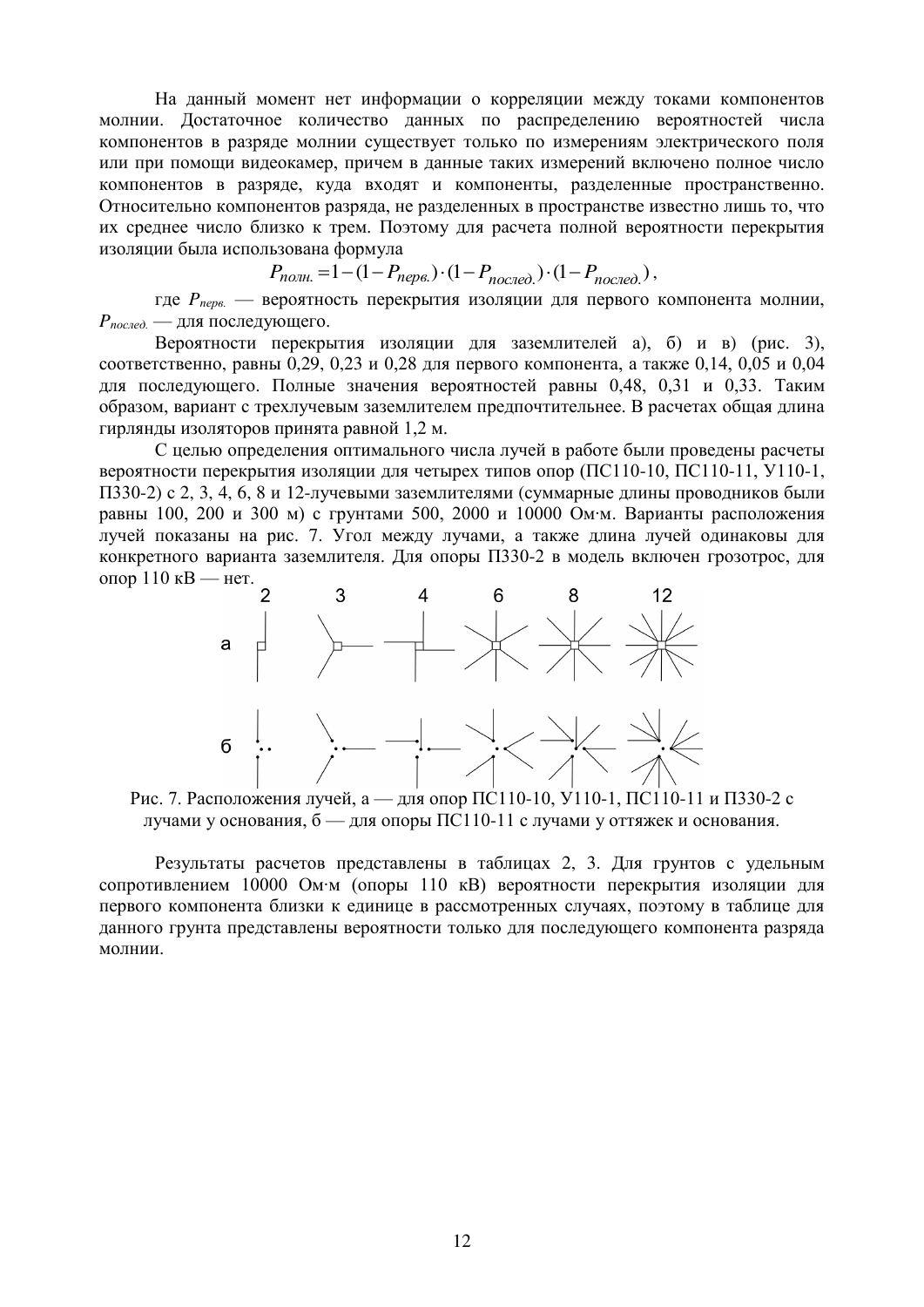

Таблица 2. Вероятности перекрытия изоляции, опоры линий 110 кВ.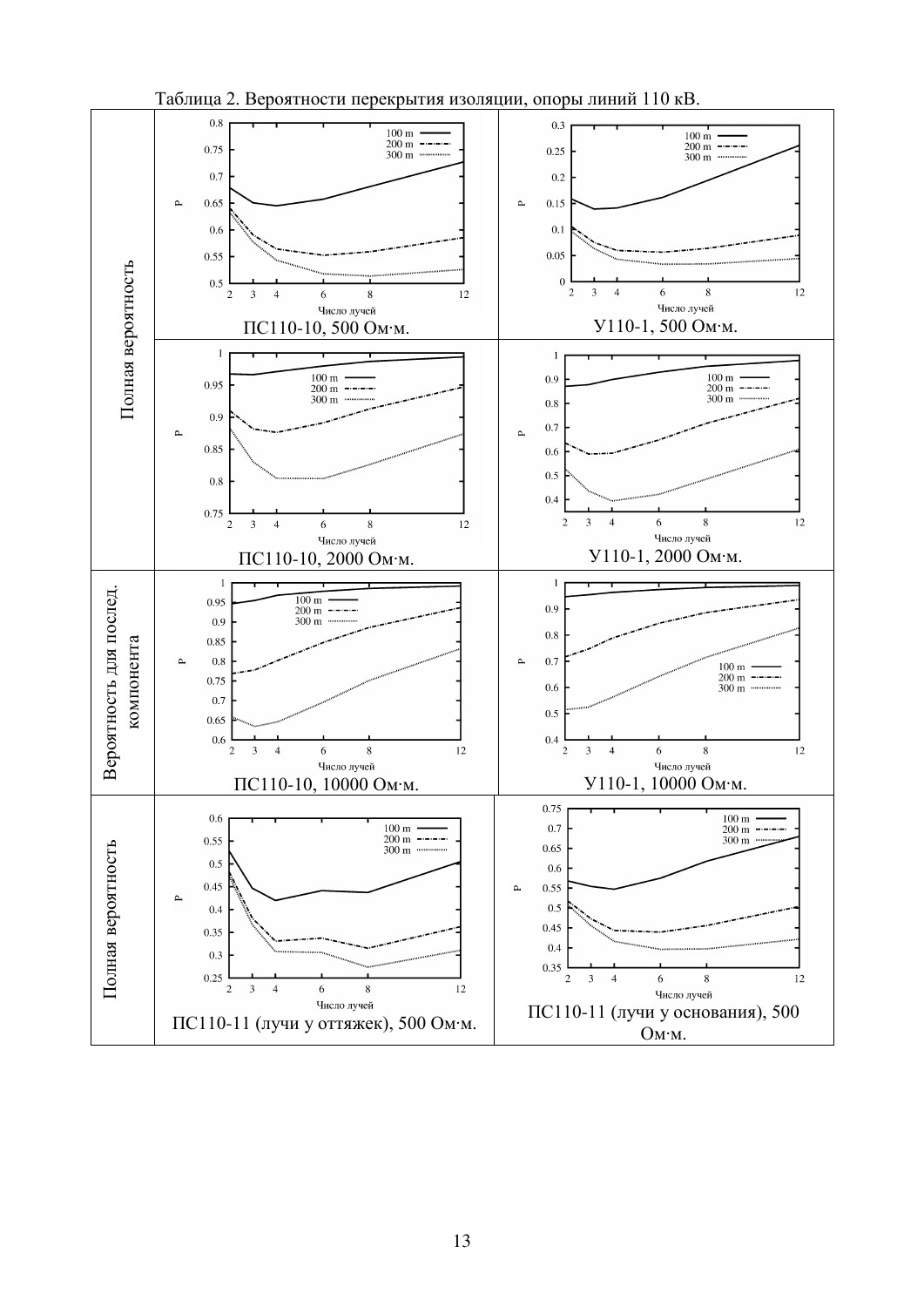

Таблица 3. Вероятности перекрытия изоляции, опора П330-2 (полные значения вероятностей).

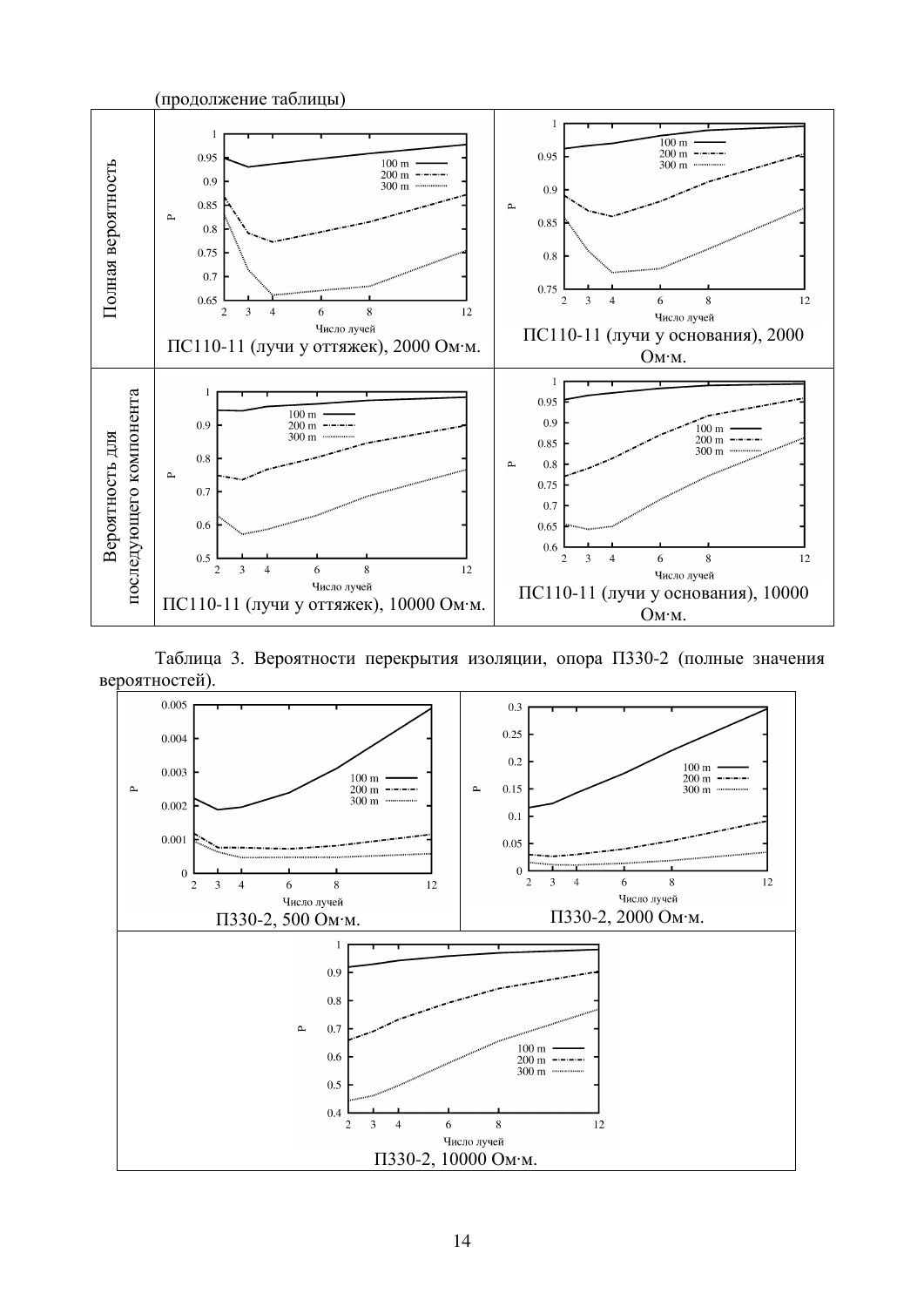Из рисунков видно, что при сравнении заземлителей с разным числом лучей имеет место минимум значения вероятности перекрытия, связанный с оптимальным соотношением между импульсными и стационарными характеристиками заземлителя. Таким образом, предпочтительное число лучей зависит от общей длины проводников, удельного сопротивления грунта и, в меньшей степени, от типа опоры. Т.е. во многих случаях при одинаковых параметрах грунта и общей длине проводников для разных опор, оптимальное число лучей заземлителей оказывается одинаковым или близким. Некоторое влияние конструкции опоры заметно для случая, когда лучи присоединены к оттяжкам. Однако сами значения вероятностей перекрытия зависят от высоты опоры значительно, как и от удельного сопротивления грунта, общей длины лучей и, безусловно, прочности изолянии.

Относительная разница между значениями вероятностей для различного числа лучей, но для определенного грунта и общей длины проводников, может быть как значительной (в случаях небольших значений вероятности перекрытия), так и незначительной (особенно при значениях вероятностей, близких к единице).

Разница между значениями вероятности перекрытия для разных значений общей длины проводников (но одной и той же опоры и того же грунта) тем меньше, чем меньше значения вероятности перекрытия для данного случая.

В таблице 4 ланы значения оптимального числа лучей для разных случаев по результатам из таблиц 2, 3.

| Общая длина.     | Удельное сопротивление.     |                     |            |
|------------------|-----------------------------|---------------------|------------|
|                  | $500 \text{ O}$ M $\cdot$ M | $2000$ Ом $\cdot$ м | 10000 Ом·м |
| 100 <sub>M</sub> |                             | $2 - 3$             |            |
| 200 <sub>M</sub> | $3 - 8$                     |                     | $2 - 3$    |
| 300 м            |                             |                     | $2 - 3$    |

Таблица 4. Оптимальное число лучей.

Из таблицы 4 видно, что при увеличении удельного сопротивления грунта, оптимальное число лучей уменьшается. Это связано с тем, что при высоком удельном сопротивлении грунта заземлители облалают емкостным характером. Можно также видеть, что чем больше общая длина проводников заземлителя, тем больше оптимальное число лучей. Это можно объяснить тем, что при импульсных воздействиях протяженный заземлитель обладает некоторой эффективной длиной, увеличение которой, начиная с определенного значения, не приводит к заметному уменьшению импульсного напряжения на заземлителе. Для заземлителей в относительно низкоомных грунтах общая длина лучей влияет на оптимальное число лучей в большей степени, чем для заземлителей в высокоомных грунтах. Кроме того, из таблицы видно, что для заземлителей в низкоомных грунтах диапазоны оптимального числа лучей шире.

Таким образом, на выбор оптимального числа лучей влияют следующие факторы:

1. Удельное сопротивление грунта.

2. Общая длина проводников (причем для относительно низкоомных грунтов число лучей варьируется в большей степени, чем для высокоомных).

3. Конструкция опоры (но данный фактор влияет в меньшей степени).

4. При больших значениях вероятностей перекрытия относительная разница между числом лучей менее значительна по сравнению с относительной разницей при небольших значениях вероятностей перекрытия.

Также значения вероятностей можно учитывать при выборе общей длины проводников заземлителей.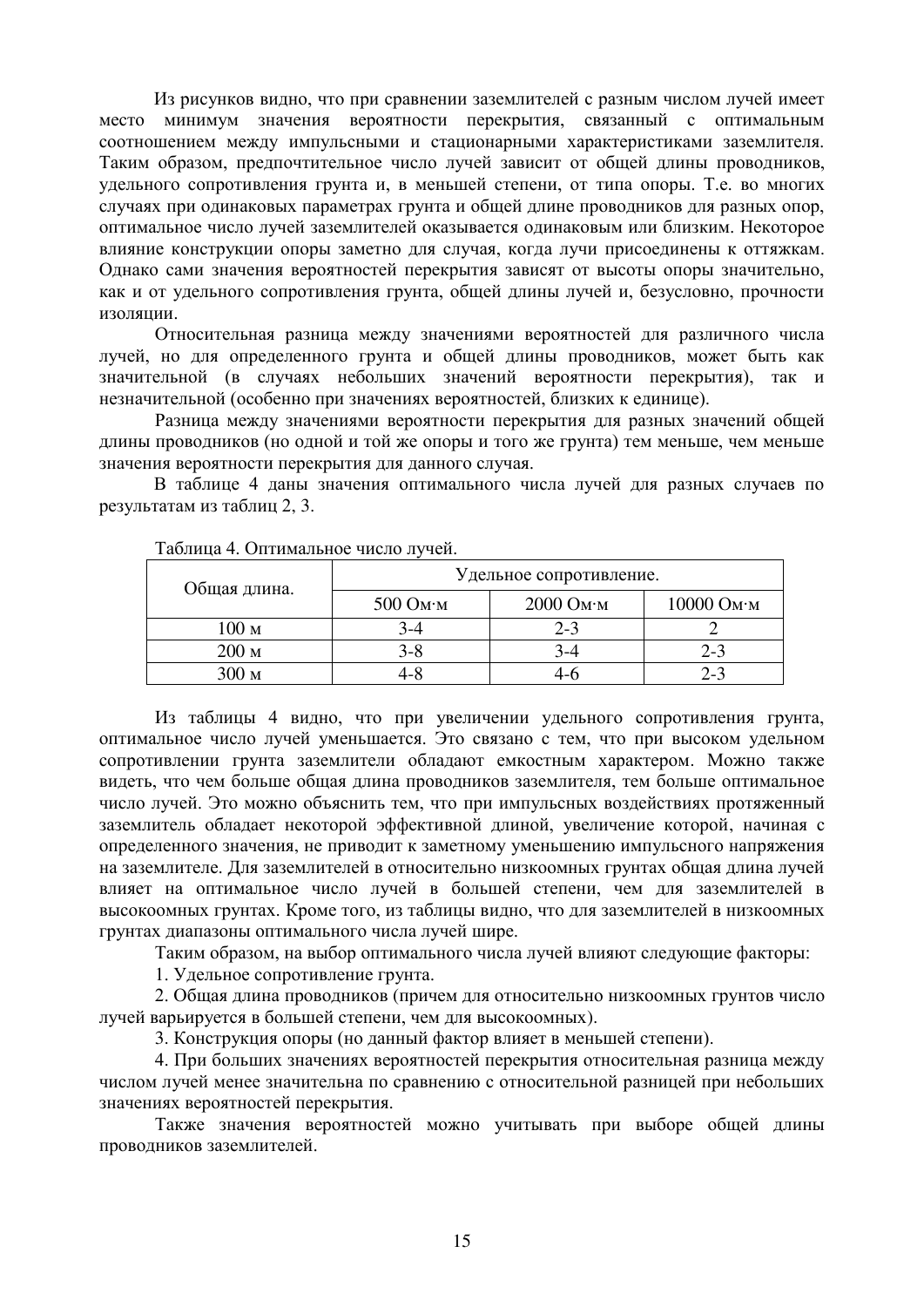#### **III. ЗАКЛЮЧЕНИЕ**

По диссертации можно сделать следующие выводы:

1. Выполнен анализ математических методов, применяемых для расчета импульсных характеристик заземлителей. Осуществлен выбор наиболее подходящего для данной цели метода, точно учитывающего волновые процессы в заземлителях, расположенных в однородных или неоднородных грунтах, а также выполнена экспериментальная проверка метода.

2. Разработана генераторно-измерительная аппаратура для измерения импульсных сопротивлений заземлителей. Было показано, что для корректного сравнения измеренных значений импульсного сопротивления протяженных заземлителей взаимное расположение измерительных контуров должно быть одинаковым. Расположение контуров, отличное от перпендикулярного, может существенно влиять на результаты измерений. Расположение токового или потенциального контуров вдоль проводников заземлителя может снижать значение измеренного импульсного сопротивления заземлителя на 50% и более.

3. Разработана компьютерная программа, предназначенная для расчета волновых процессов в заземлителях и опорах, и учитывающая как вертикальные, так и горизонтальные неоднородности грунта. В качестве критерия эффективности заземлителя в работе предложено использовать вероятность перекрытия линейной изоляции линии или напряжение на изоляции при ударе молнии в опору или грозотрос.

4. Установлено, что оптимальное число лучей заземлителя зависит от удельного сопротивления грунта и общей длины проводников заземлителя. Применяя предложенную методику сравнения конструкций заземлителей к металлическим опорам, было показано, что в случае с лучевыми заземлителями для грунтов до нескольких тысяч Ом∙м, оптимальное число лучей в среднем близко к четырем-шести, причем при относительно небольшой общей длине проводников (100 м), оптимальное число лучей ближе к тремчетырем, а при относительно большой общей длине (300 м) — к шести-восьми. Для грунтов с удельным сопротивлением порядка 10000 Ом∙м оптимальное число лучей равно двум-трем и в меньшей степени зависит от общей длины лучей. Т.е. с повышением удельного сопротивления грунта оптимальное число лучей уменьшается при одинаковой общей длине лучей. Для опор на оттяжках лучи следует присоединять к оттяжкам.

5. Использование горизонтальных неоднородностей грунта путем изменения конструкции заземлителя целесообразно, когда область с низким удельным сопротивлением находится в непосредственной близости (единицы метров) от опоры. Но даже в этом случае смещение заземлителя в сторону области с низким сопротивлением эффективно, только если это не приводит к повышению индуктивности заземлителя (вследствие, например, уменьшения числа лучей, присоединенных непосредственно к основанию опоры).

При вертикальных неоднородностях использование участка с низким удельным сопротивлением вблизи (первые единицы метров) поверхности земли может существенно уменьшить вероятность перекрытия изоляции. Однако для этого нужно располагать проводники заземлителя непосредственно в области с низким сопротивлением грунта (при условии, что это не приводит к повышению индуктивности заземлителя). При заглублении заземлителя с целью его приближения к участку с низким удельным сопротивлением существенного эффекта не обнаружено.

6. Высота опоры значительно влияет на значения вероятности перекрытия изоляции, однако для опор разной высоты наиболее эффективными являются, как правило, одни и те же заземлители. На выбор конструкции заземлителя могут влиять существенные различия в конструкции опоры (например, оттяжки).

7. В результате анализа импульсных характеристик заземлителей было установлено, что при выборе заземлителя должен соблюдаться оптимальный баланс между импульсным и стационарным сопротивлением заземлителя, т.к. уменьшение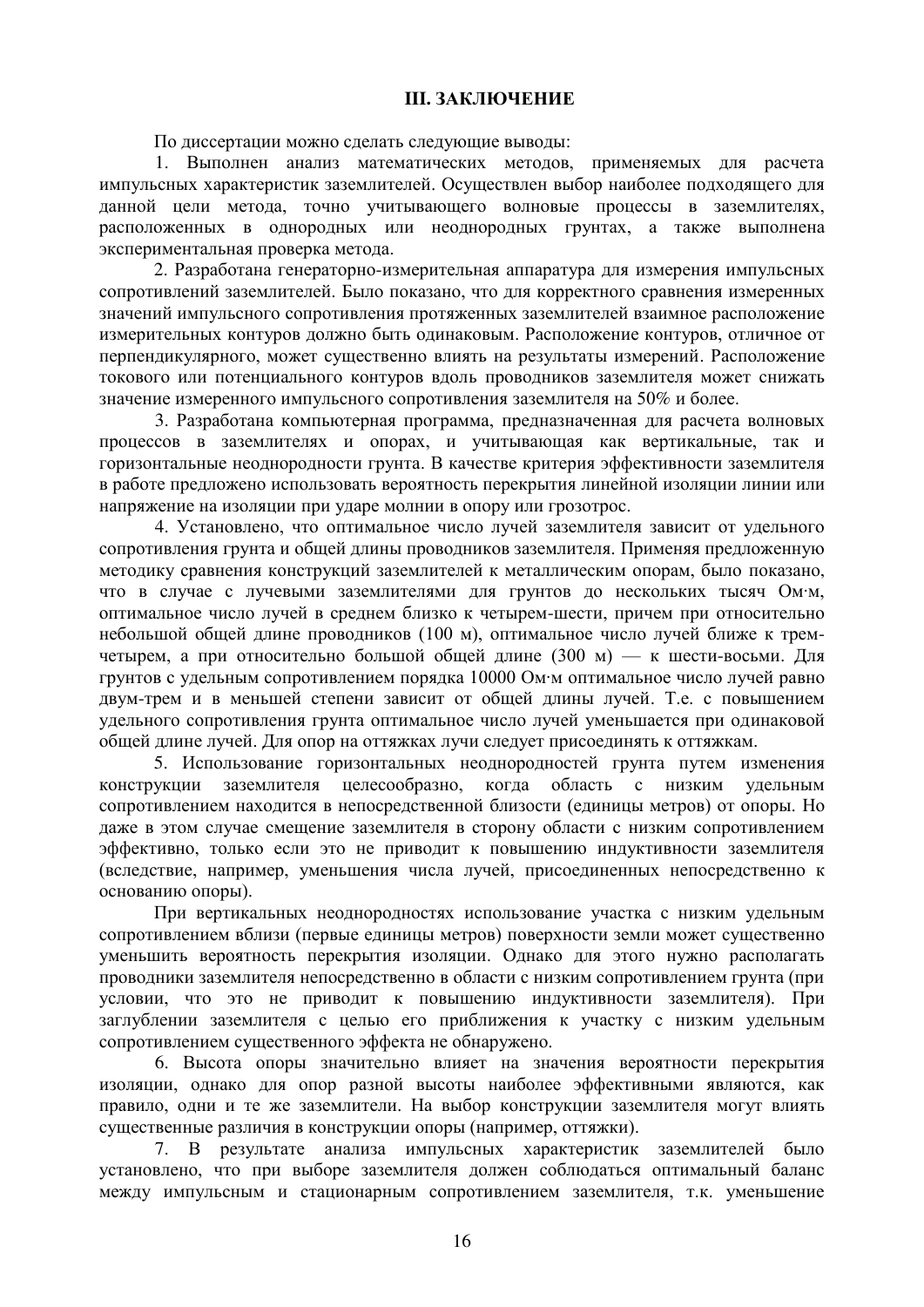одного, как правило, приводит к увеличению другого при разных конструкциях заземлителей, но одинаковой общей длине проводников.

8. Расчеты показывают, что соотношение между средней и максимальной крутизной импульса тока на фронте имеет важное значение при определении вероятности перекрытия изоляции линий. Поэтому необходимо использовать функции, точно отражающие форму тока молнии на фронте. Это особенно важно для первых компонентов разряда молнии, у которых максимальная крутизна тока на фронте в несколько раз отличается от средней.

9. Показано, что вероятности перекрытия изоляции линии для последующих компонентов разряда молнии вносят существенный вклад в полную вероятность перекрытия изоляции.

10. Показано, что использование линейно нарастающего тока и отсутствие учета перекрытий на спаде тока может приводить к существенной недооценке вероятности перекрытия изоляции (для высокоомных заземлителей недооценка может составлять более 40%). Таким образом, в расчетах необходимо учитывать как фронт, так и спад тока молнии.

11. Установлено, что на расчетные значения вероятностей перекрытия изоляции может заметно влиять значение корреляции между амплитудой и крутизной тока.

12. Усовершенствованы методы моделирования протяженных проводников в методе конечных разностей во временной области с целью моделирования частотной зависимости комплексной диэлектрической проницаемости грунта.

13. Показано, что для выполнения более точных расчетов вероятностей перекрытия изоляции необходимо учитывать частотную зависимость комплексной диэлектрической проницаемости грунта.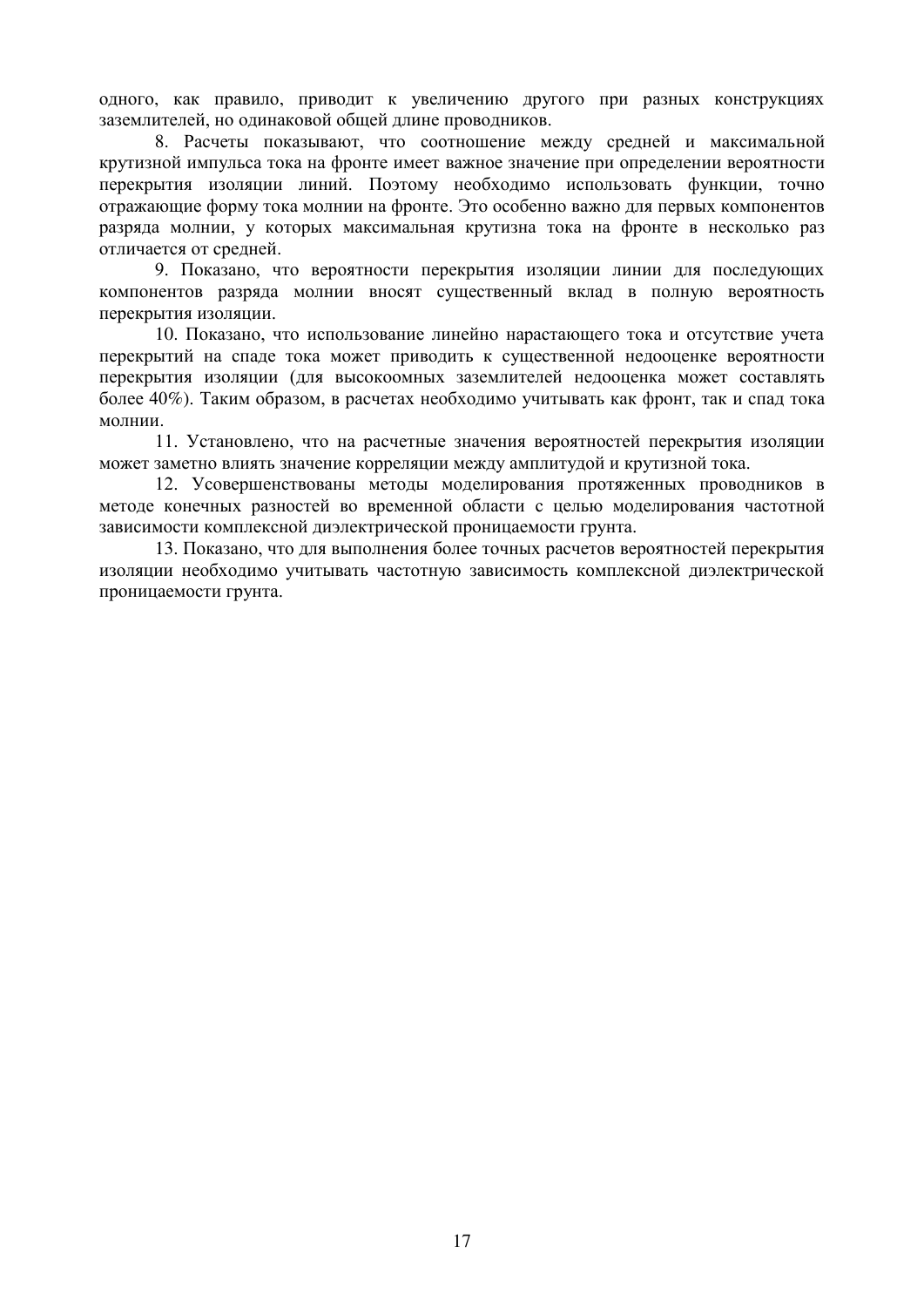# **ІV. ПУБЛИКАЦИИ ПО ТЕМЕ ЛИССЕРТАЦИИ**

Статьи в ведущих рецензируемых журналах, входящих в перечень ВАК РФ.

1. Куклин Д.В. Расчет переходного сопротивления заземлителей с помощью метода конечных разностей во временной области / Д.В. Куклин // Вестник Мурманского государственного технического университета. – 2013. – Т. 16. – № 1. – С. 114-122.

2. Куклин Д.В. Коррекция ошибок, вызванных применением ступенчатой аппроксимации проводника при использовании метода конечных разностей во временной области. / Д.В. Куклин // Вестник Мурманского государственного технического университета. – 2013. – Т. 16. – № 4. – С. 728-733.

3. Куклин Л.В. Расчет кривых опасных параметров при высоких сопротивлениях заземлений опор линий электропередачи / Д.В. Куклин, Б.В. Ефимов // Электричество. –  $2016. - N_2 6. - C. 16-21.$ 

4. Куклин Д.В. Программное обеспечение для расчета волновых процессов в заземлителях и заземленных объектах / Д.В. Куклин, В.Н. Селиванов // Вестник Мурманского государственного технического университета. – 2015. – Т. 18. – № 1. – C. 137-142.

5. Kuklin D. Extension of thin wire techniques in the FDTD method for Debye media / D. Kuklin // Progress In Electromagnetics Research M.  $-2016$ .  $-$  T. 51.  $-$  C. 9-17.

6. Kuklin D. Choosing configurations of transmission line tower grounding by back flashover probability value / D. Kuklin // Frontiers in Energy. – 2016. – T. 10. – № 2. – C. 213-226.

7. Куклин Л.В. Молелирование тонких проволников в метоле конечных разностей во временной области при расчете импульсных характеристик заземлителей / Д.В. Куклин // Электро. Электротехника, Электроэнергетика, Электротехническая Промышленность. –  $2015. - N_2 1. - C. 9-14.$